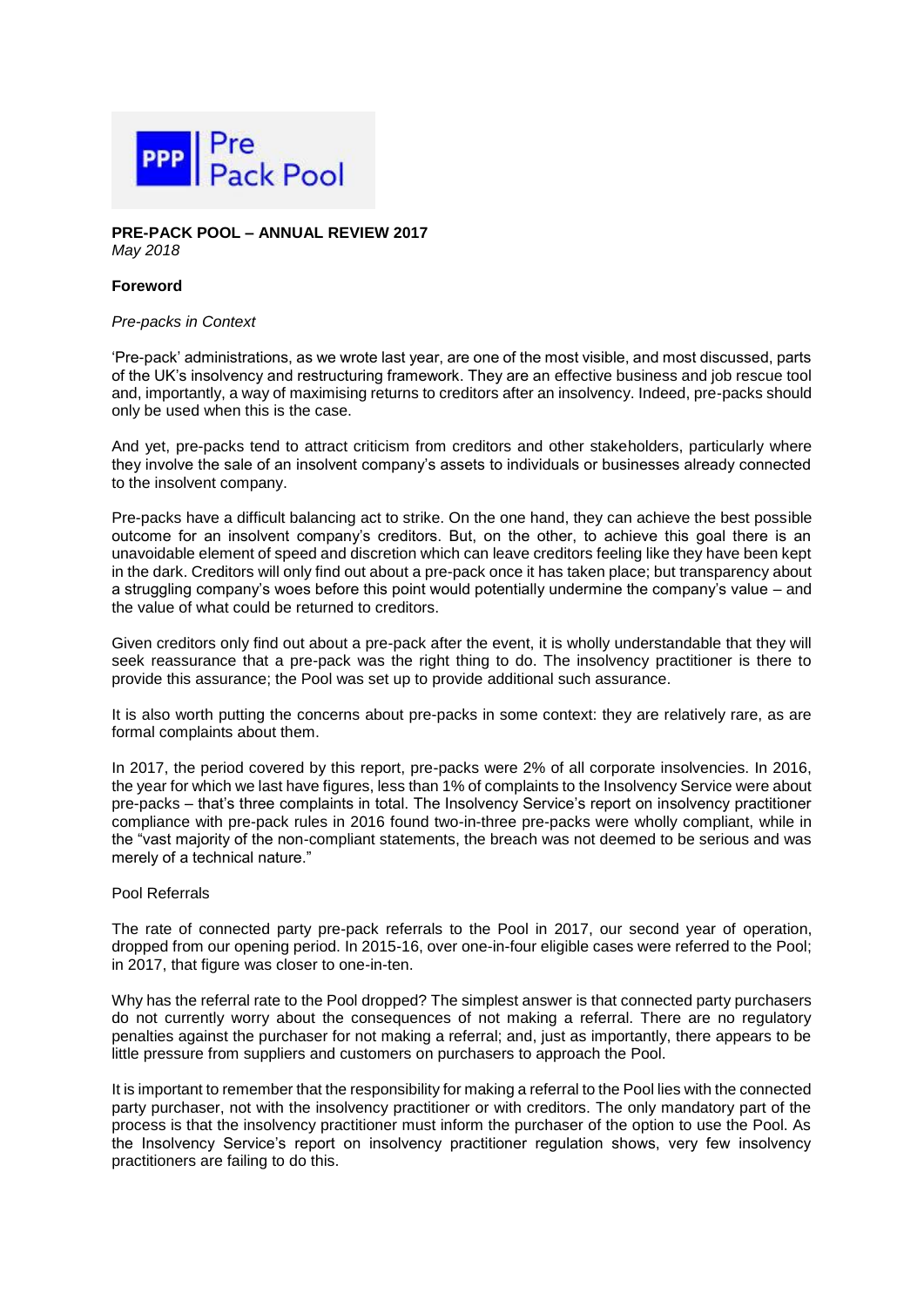Within the existing framework, a change in approach from those companies doing business with a connected party-owned 'NewCo' could be an effective way of focusing connected party purchasers' minds. Significant 'NewCo' stakeholders, like the banks or HMRC, could add Pool referral to their conditions of doing business with a connected party-owned post-insolvency 'NewCo'.

As we reported last year, low creditor engagement is a recurring issue in insolvency procedures: many creditors are resigned to writing off their losses and moving on. Creditors, however, do have power over those businesses which have been through a pre-pack as, in many cases, the creditors of the 'OldCo' will be the lenders, customers and suppliers the 'NewCo' will rely on. Despite the lack of transparency during a pre-pack, there is still plenty of information available afterwards. The insolvency practitioner's'SIP16 report which accompanies a pre-pack will set out the rationale for the pre-pack (and its advantages for creditors over alternative procedures) and whether or not the Pool has been approached. Creditors can put pressure on connected party purchasers by making use of this information.

This year, the Government will be reviewing the impact of the Pool and the other 2015 'Graham reforms' to pre-packs, as a prelude to deciding whether or not to ban or regulate sales to connected parties from administration (a power it gave itself in the 2015 Small Business, Enterprise and Employment Act). The experiences of the Pool will be a key part of this review.

The Pool exists to provide further assurance for creditors that a pre-pack was the best option in the circumstances. Although the referral rate is much lower than expected, the Pool does perform a useful function where it has been approached. Feedback from both connected party purchasers and creditors has been positive where we have received it. Hopefully, working with creditors, government, and the insolvency profession, we can find a way to increase the referral rate, so more can benefit.

Pre-packs are a valuable part of the UK's insolvency and restructuring framework and a 'ban' would be a blow to business and job rescue. But, creditor concerns about transparency do need to be addressed in order to maintain confidence in the process and the wider framework. The Pool can help provide this confidence – if it is used.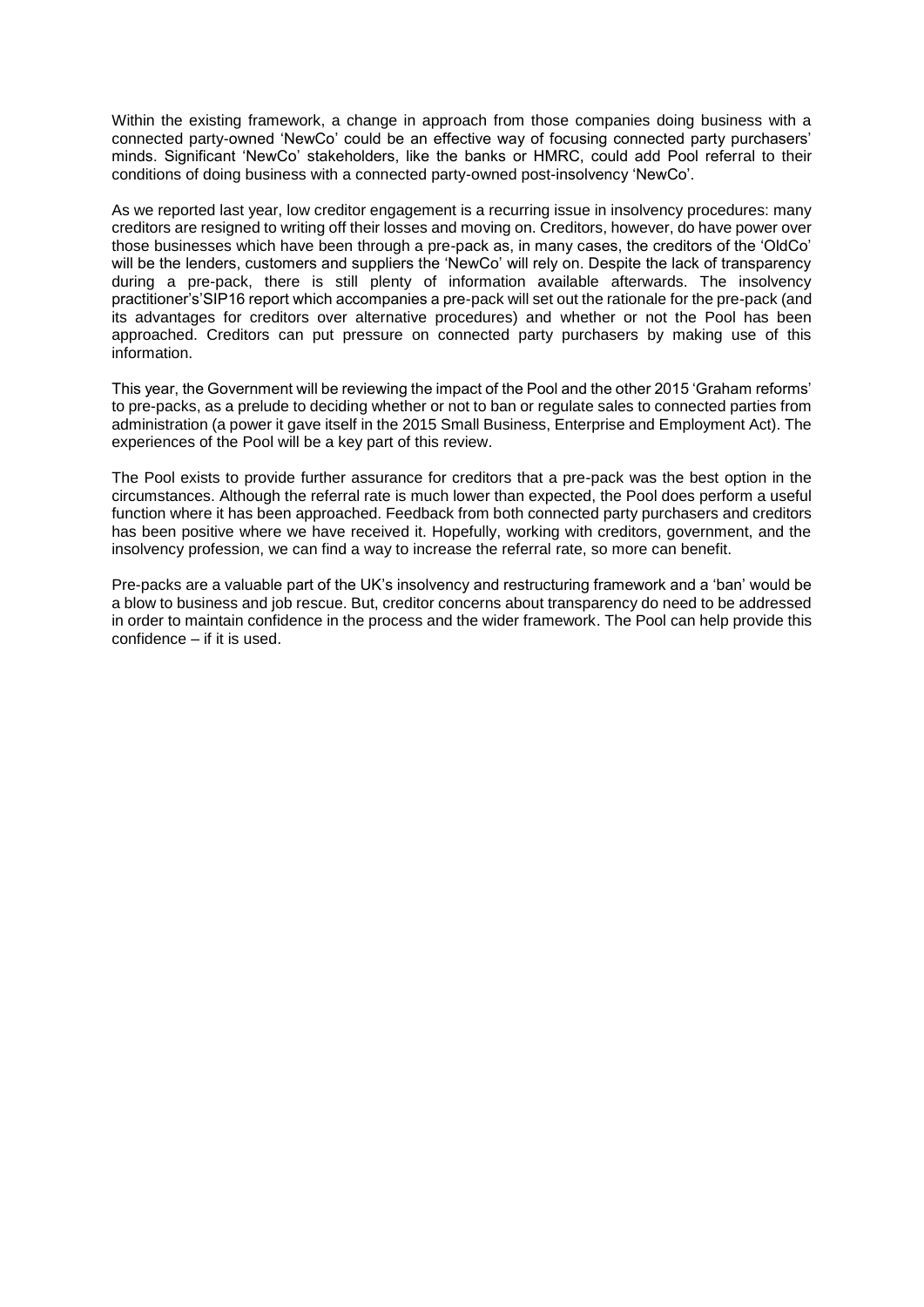## **About the Pre-pack Pool**

The Pre-pack Pool was launched on 1 November 2015 following the recommendations of the Graham Review of 'pre-pack' administrations.

The aims of the pool are to increase the transparency of connected party pre-packs and to provide assurance for creditors that independent business experts have reviewed a proposed connected party pre-pack transaction before it is completed.

The Pool is a body of experienced business people who will provide an opinion on the proposed sale of a company's business and/or its assets to a connected party. This opinion is available to creditors (see below). One member of the Pool will review any application and they will offer one of three opinions on the proposed sale:

- 1. The case for the pre-pack is not unreasonable;
- 2. The case for a pre-pack is not unreasonable but there are minor limitations in the evidence provided;
- 3. The case for the pre-pack is not made.

The Pool's opinion is available to creditors as part of a 'SIP16' report. It is the responsibility of the connected party purchaser to submit an application to the Pool. Use of the Pool is not compulsory.

When a pre-pack sale to a connected party is proposed, an insolvency practitioner should inform the purchaser of their ability to approach the Pre-pack Pool. The insolvency practitioner should then include statements in a SIP16 report to explain whether the Pre-pack Pool has been approached by the purchaser or not, and that, if it has, a copy of the Pool's opinion has been requested from the purchaser. If a copy of the opinion is provided by the connected party, it should be included within the SIP16 statement. Ordinarily this will be provided to the insolvency practitioner directly via the online Pre-pack Pool portal.

As well as going to creditors, SIP16 reports must be sent to an insolvency practitioner's Recognised Professional Body (RPB). There are five RPBs:

- the Association of Chartered Certified Accountants (ACCA);
- the Chartered Accountants Regulatory Board (CARB);
- the Insolvency Practitioners Association (IPA);
- the Institute of Chartered Accountants in England and Wales (ICAEW); and
- the Institute of Chartered Accountants Scotland (ICAS).

The Pool is a limited company and independent of the government and insolvency and restructuring profession.

## *What is 'SIP16'?*

The Statement of Insolvency Practice 16 is part of the insolvency regulatory framework that dictates what insolvency practitioners should do when a pre-pack has been proposed. The report to creditors following a pre-pack is known as a 'SIP16' report.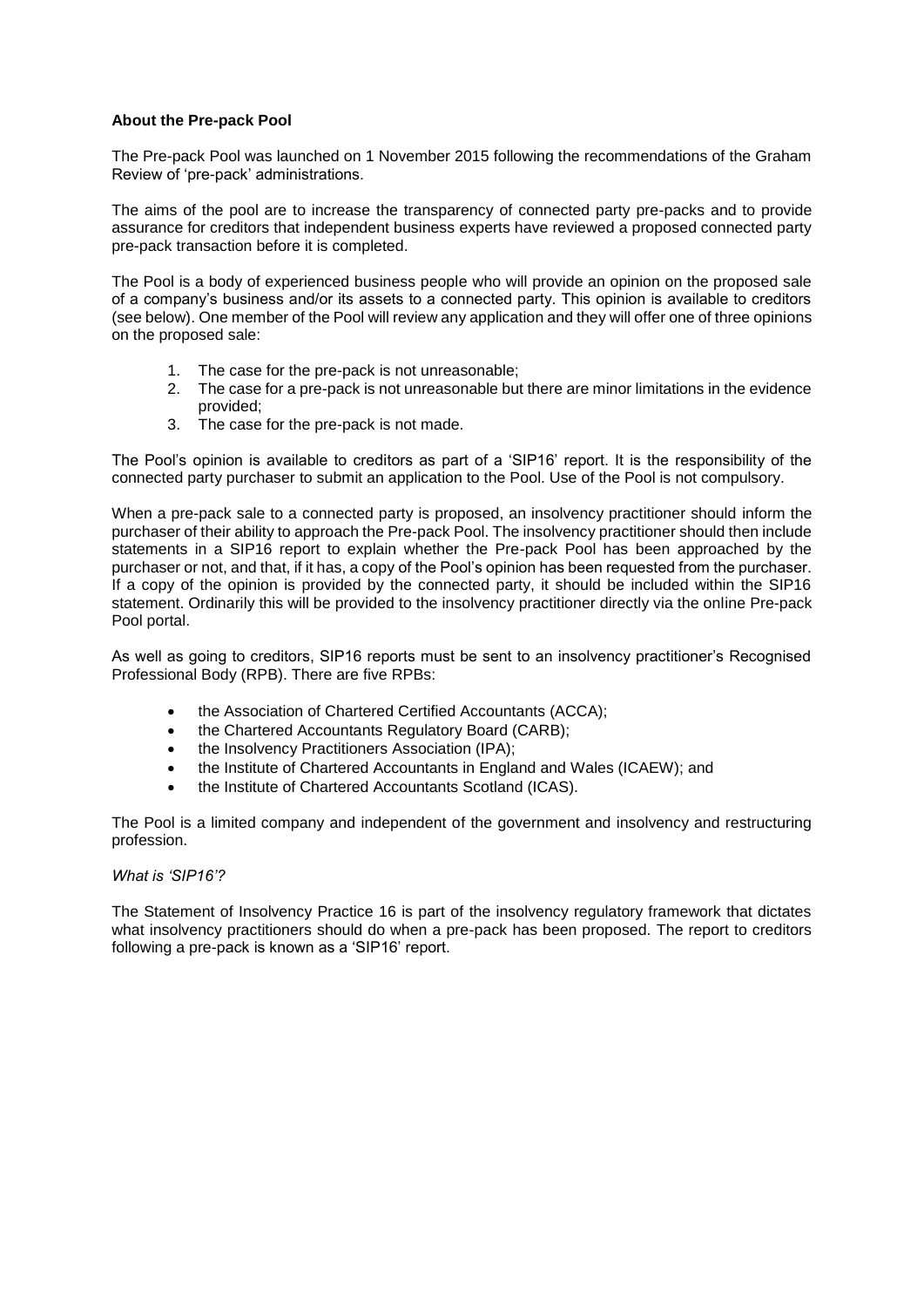## **2017 Pool Statistics**

### *Cases Reviewed – Responses*

Between 1 January 2017 and 31 December 2017, a total of 23 proposed connected party pre-pack purchases were submitted to the Pool for review. Of these, 11 received a 'not unreasonable' opinion (49%), 8 received a 'not unreasonable but limitations in evidence' opinion, and 4 received a 'case not made' opinion.





# *Cases Reviewed – Share of Pre-packs and Administrations*

Following any pre-pack administration, the insolvency practitioner must send a copy of the SIP16 report to their RPB. According to the RPBs, between 1 January 2017 and 31 December 2017, there were 356 SIP16 reports filed, of which 203 involved a purchase by a connected party (57%). The cases referred to the Pool represents 11% of those cases eligible for referral.

This compares to 371 SIP16 reports filed between 1 November 2015 (when the Pool opened) and 31 December 2016, of which 188 involved a sale to a connected party (51%). Of those eligible for referral to the Pool in this period, 28% were referred.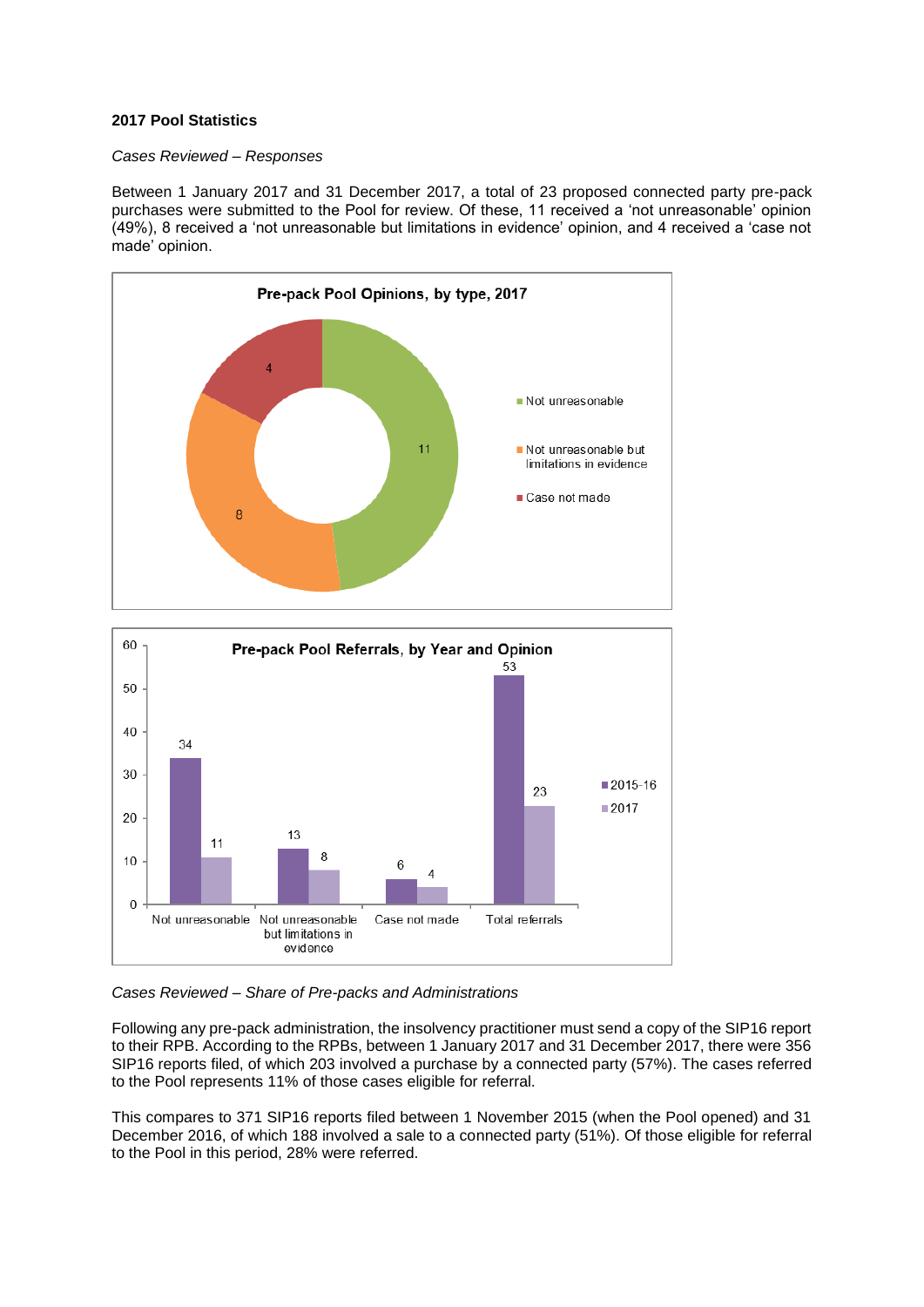The 356 pre-packs in 2017 were 28% of the 1,289 administrations which took place in the same period. By contrast, in the Pool's first 14 months of operation, pre-packs were approximately equivalent to 22% of all administrations.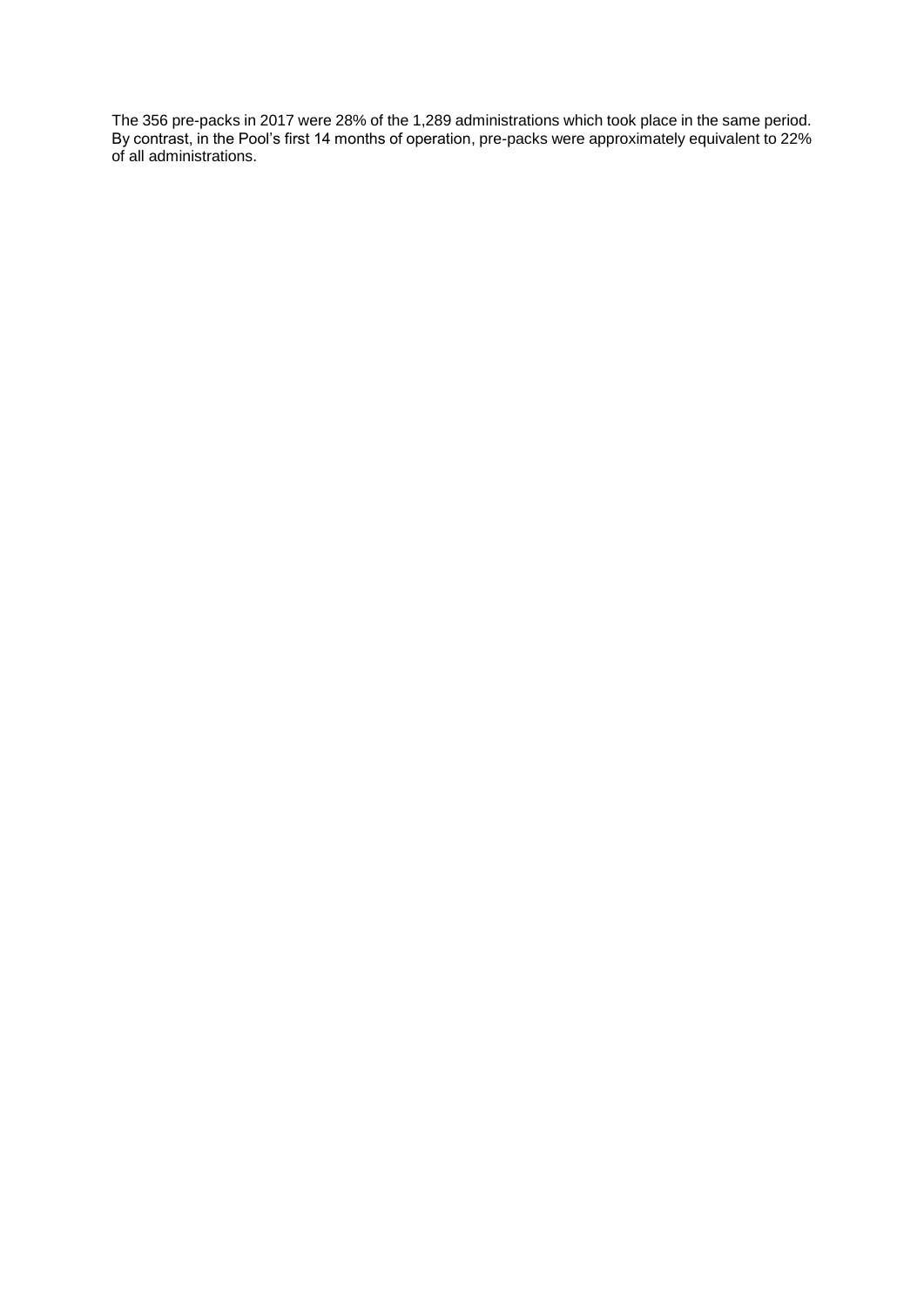# **Background to the Pool**

### *The Insolvency Landscape*

It's important that any assessment of pre-pack numbers is carried out with and awareness of the historical context.

The overall number of insolvencies increased in 2017 from 2016 – the first such annual increase since the financial crisis – but, notably, administrations continued their steady post-crisis fall: administrations in 2017 (1,289) were just 27% of their 2008 peak (4,808) and were 6% lower than 2016 (1,374).

As administration numbers have fallen, so have the numbers of pre-packs: in 2017, pre-pack numbers were roughly half of what they were in 2010 and 2011 (the years for which we have data).

That said, it is notable that there was a slight increase in the share of pre-packs involving a connected party purchaser from the Pool's first year of operation to its second, albeit a small one. Still, compared to the available historical data, the proportion of connected party pre-pack numbers are now is also well down on previous years.

|                                                                | 2010*                           | $2011*$          | November $2015 -$<br><b>31 December 2016</b> | 2017  |
|----------------------------------------------------------------|---------------------------------|------------------|----------------------------------------------|-------|
| Total administrations                                          | 2,835                           | 2,808            | 1,689                                        | 1,289 |
| Total pre-packs                                                | 769**                           | 723              | 371                                          | 356   |
| Pre-packs as a % of administrations                            | 27%                             | 26%              | 22%                                          | 28%   |
| Total pre-packs with a connected<br>party purchase             | 554<br>(approx.)**              | 571<br>(approx.) | 188                                          | 203   |
| % of pre-packs with a connected<br>party purchase              | 72%**                           | 79%              | 51%                                          | 57%   |
| without<br>Total<br>pre-packs<br>a<br>connected party purchase | 215<br>$(approx.$ <sup>**</sup> | 152<br>(approx.) | 183                                          | 153   |
| % of pre-packs without a connected<br>party purchase           | 28%**                           | 21%              | 49%                                          | 43%   |

*\*Numbers are from the Insolvency Service's reports on the operation of SIP16 for 2010 and 2011. NB. Total administration figures in these reports differ to those given in the Insolvency Service's official quarterly insolvency statistics.*

*\*\*Research carried out by the University of Wolverhampton for the Graham Review found that, based on a sample of 499 2010 pre-packs, there were 316 connected party sales (63%)*

### 2015 Graham Review

In July 2013, the government commissioned Teresa Graham to lead an independent review into prepack administrations and their economic impact

The Graham Review noted that pre-pack numbers are relatively small but that a perceived lack of transparency around the process meant pre-packs attracted a disproportionate level of attention and criticism.

The review concluded that 'there is a place for pre-packs in the UK's insolvency landscape' and that 'the benefits that pre-packing brings to the UK's insolvency framework mean that reform of the process is worthwhile.' The review also stated that pre-packs can preserve jobs and that they are cheaper than other insolvency procedures. However, the review also found that pre-packs 'lack transparency' and that the marketing and valuation of potential pre-pack companies needed to be improved, and that more consideration should be given to the future viability of a company once it has been through a pre-pack.